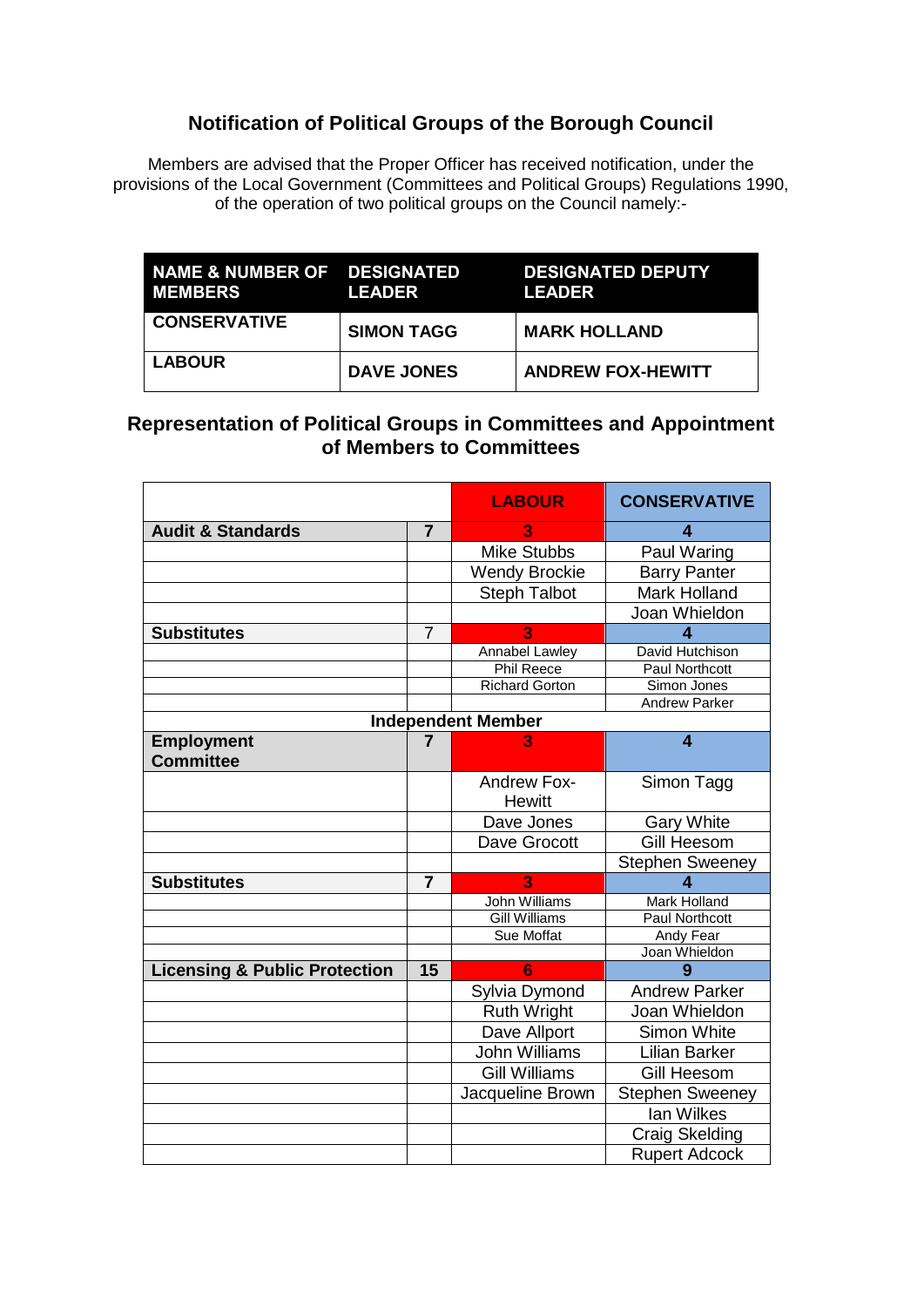| <b>Substitutes</b>                           | 15 | 6                           | 9                                 |
|----------------------------------------------|----|-----------------------------|-----------------------------------|
|                                              |    | <b>Wendy Brockie</b>        | David Hutchison                   |
|                                              |    | Sue Beeston                 | <b>Barry Panter</b>               |
|                                              |    | <b>Andrew Fox-Hewitt</b>    | <b>Trevor Johnson</b>             |
|                                              |    | Dave Jones                  | John Tagg                         |
|                                              |    | <b>Mike Stubbs</b>          | <b>Jill Waring</b>                |
|                                              |    | Lesley Richards             | <b>Gill Burnett</b>               |
|                                              |    |                             |                                   |
|                                              |    |                             |                                   |
|                                              | 5  | $\overline{2}$              | 3                                 |
| <b>Conservation Advisory</b>                 |    |                             |                                   |
|                                              |    | <b>Annabel Lawley</b>       | <b>Barry Panter</b>               |
|                                              |    | <b>Phil Reece</b>           | <b>Trevor Johnson</b>             |
|                                              |    |                             | <b>Lilian Barker</b>              |
| <b>Substitutes</b>                           | 5  | $\overline{2}$              | 3                                 |
|                                              |    | <b>Lesley Richards</b>      | <b>Gill Burnett</b><br>lan Wilkes |
|                                              |    | Ruth Wright                 | <b>Rupert Adcock</b>              |
| <b>Planning</b>                              | 12 | 5                           |                                   |
|                                              |    | <b>John Williams</b>        | <b>Paul Northcott</b>             |
|                                              |    | <b>Gill Williams</b>        |                                   |
|                                              |    |                             | <b>Nick Crisp</b>                 |
|                                              |    | Sue Moffat                  | Andy Fear                         |
|                                              |    | <b>Richard Gorton</b>       | Mark Holland                      |
|                                              |    | Dave Jones                  | Amy Bryan                         |
|                                              |    |                             | David Hutchison                   |
|                                              |    |                             | Simon Jones                       |
| <b>Substitutes</b>                           | 12 | 5                           |                                   |
|                                              |    | Sue Beeston                 | <b>Stephen Sweeney</b>            |
|                                              |    | Joel Edgington-<br>Plunkett | <b>Barry Panter</b>               |
|                                              |    | Sylvia Dymond               | Simon Tagg                        |
|                                              |    | Dave Grocott                | Gill Heesom                       |
|                                              |    | <b>Andrew Fox-Hewitt</b>    | <b>Craig Skelding</b>             |
|                                              |    |                             | John Tagg                         |
| Health, Wellbeing &<br><b>Environment SC</b> | 11 | 5                           | 6                                 |
|                                              |    | Sylvia Dymond               | lan Wilkes                        |
|                                              |    | <b>Ruth Wright</b>          | <b>Rupert Adcock</b>              |
|                                              |    | Jacqueline Brown            | Lilian Barker                     |
|                                              |    | <b>Phil Reece</b>           | <b>Paul Northcott</b>             |
|                                              |    | Lesley Richards             | <b>Nick Crisp</b>                 |
|                                              |    |                             | Simon Jones                       |
| <b>Substitutes</b>                           | 11 | 5                           | 6                                 |
|                                              |    | Sue Beeston                 | <b>Andrew Parker</b>              |
|                                              |    | Dave Jones                  | Mark Holland                      |
|                                              |    | Andrew Fox-Hewitt           | John Tagg                         |
|                                              |    | Sue Moffat                  | Simon White                       |
|                                              |    | Joel Edgington-<br>Plunkett | Amy Bryan                         |
|                                              |    |                             | <b>Gill Burnett</b>               |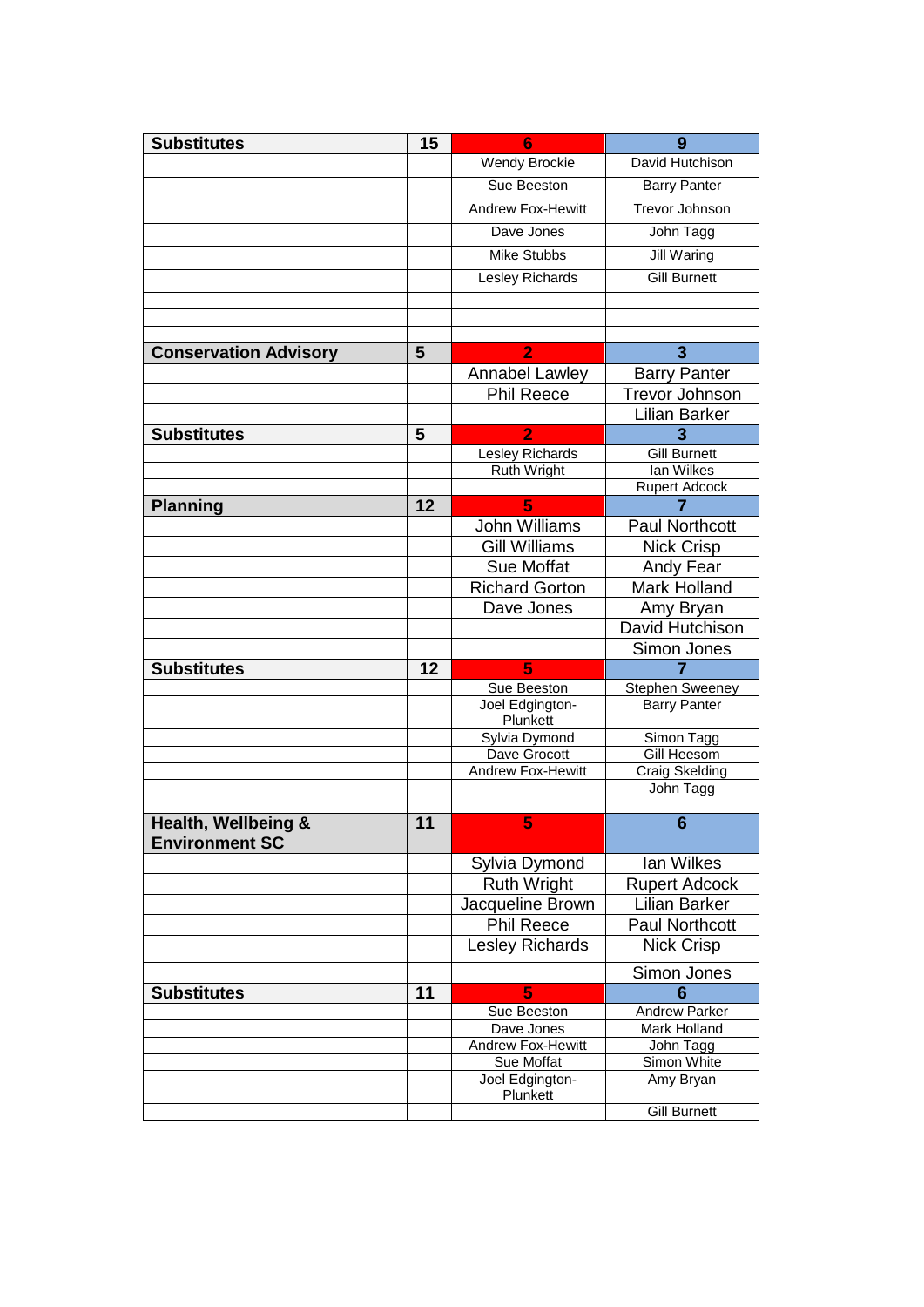| <b>Economy &amp; Place SC</b>                         | 11 | 5                           | 6                               |
|-------------------------------------------------------|----|-----------------------------|---------------------------------|
|                                                       |    | <b>Sue Moffat</b>           | <b>Gary White</b>               |
|                                                       |    | Dave Grocott                | David Hutchison                 |
|                                                       |    | Joel Edgington-<br>Plunkett | <b>Gill Burnett</b>             |
|                                                       |    | <b>Richard Gorton</b>       | <b>Robert Bettley-</b><br>Smith |
|                                                       |    | Sue Beeston                 | Craig Skelding                  |
|                                                       |    |                             | <b>Barry Panter</b>             |
| <b>Substitutes</b>                                    | 11 | 5                           | 6                               |
|                                                       |    | Dave Jones                  | Mark Holland                    |
|                                                       |    | <b>Andrew Fox-Hewitt</b>    | Simon White                     |
|                                                       |    | Sylvia Dymond               | John Tagg                       |
|                                                       |    | Dave Allport                | Simon Jones                     |
|                                                       |    | <b>Mike Stubbs</b>          | Joan Whieldon                   |
|                                                       |    |                             | Nick Crisp                      |
|                                                       |    |                             |                                 |
| <b>Finance, Assets &amp;</b><br><b>Performance SC</b> | 11 | 5                           | 6                               |
|                                                       |    | <b>Mike Stubbs</b>          | <b>Mark Holland</b>             |
|                                                       |    | <b>Wendy Brockie</b>        | Amy Bryan                       |
|                                                       |    | <b>Steph Talbot</b>         | <b>Andrew Parker</b>            |
|                                                       |    | Dave Allport                | John Tagg                       |
|                                                       |    | <b>Annabel Lawley</b>       | Paul Waring                     |
|                                                       |    |                             | <b>Robert Bettley-</b><br>Smith |
| <b>Substitutes</b>                                    | 11 | 5                           | 6                               |
|                                                       |    | Dave Jones                  | Joan Whieldon                   |
|                                                       |    | <b>Andrew Fox-Hewitt</b>    | <b>Barry Panter</b>             |
|                                                       |    | Ruth Wright                 | Craig Skelding                  |
|                                                       |    | Dave Grocott                | <b>lan Wilkes</b>               |
|                                                       |    | <b>Richard Gorton</b>       | Nick Crisp                      |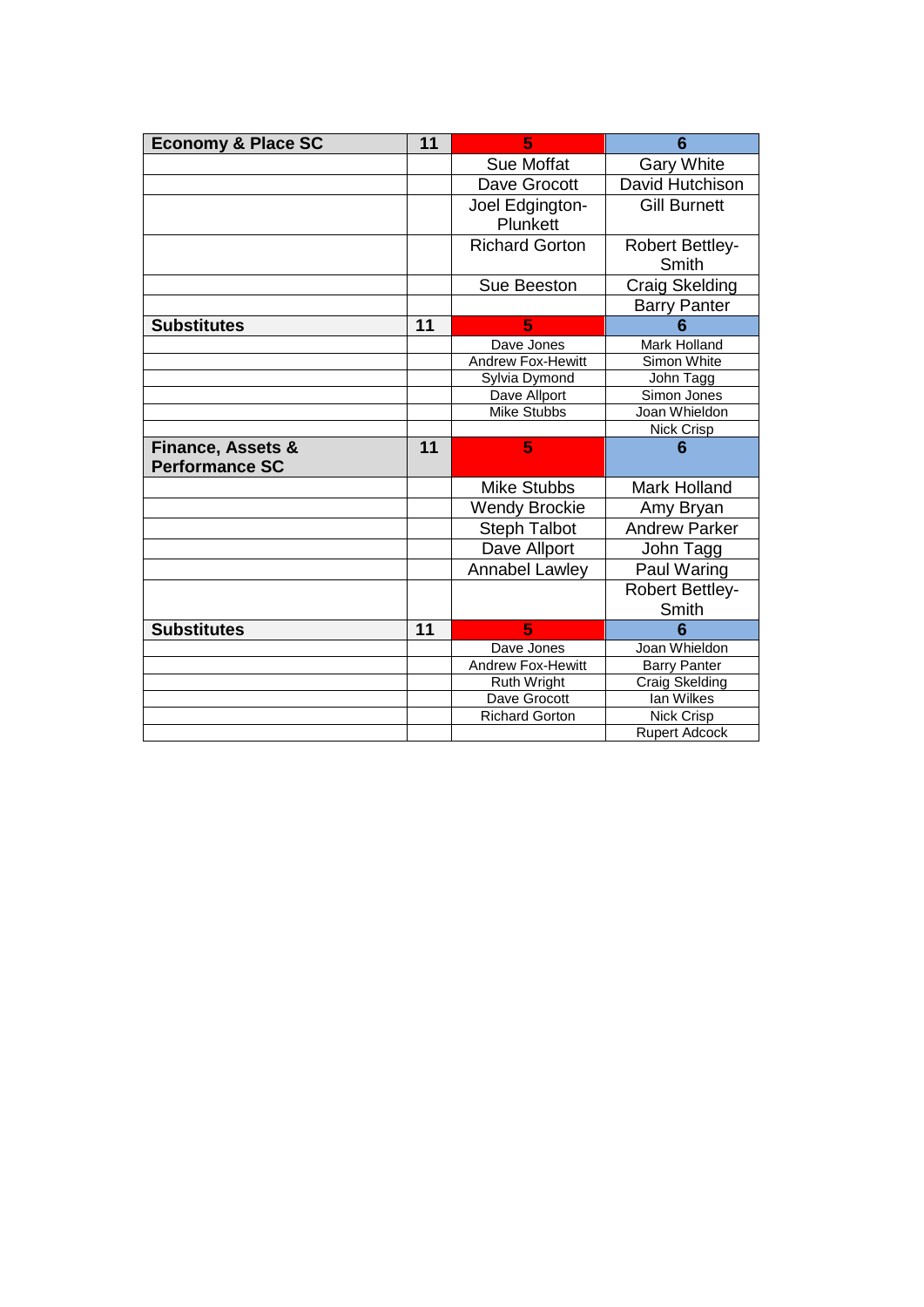## **Appointment of Chairs and Vice-Chairs of Committees (in accordance with Standing Order 46(1)**

Members are advised of the following nominations for the positions of Chair and Vice-Chair for the various Committees of the Council. Where there are two nominations (**highlighted in bold**), the Council must vote on which Member to appoint:-

| <b>COMMITTEE</b>                         | <b>CHAIR</b>            | <b>VICE-CHAIR</b>             |
|------------------------------------------|-------------------------|-------------------------------|
| <b>Audit &amp; Standards</b>             | <b>Jacqueline Brown</b> | <b>Steph Talbot</b>           |
|                                          | <b>Paul Waring</b>      | <b>Barry Panter</b>           |
|                                          |                         |                               |
| <b>Conservation Advisory</b>             | <b>Annabel Lawley</b>   | <b>Phil Reece</b>             |
|                                          | <b>Barry Panter</b>     | <b>Trevor Johnson</b>         |
|                                          |                         |                               |
| <b>Employment Committee</b>              | <b>PORTFOLIO HOLDER</b> | <b>NO NOMINATION REQUIRED</b> |
| <b>Licensing &amp; Public Protection</b> | <b>Ruth Wright</b>      | <b>Dave Allport</b>           |
|                                          | <b>Andrew Parker</b>    | <b>Joan Whieldon</b>          |
|                                          |                         |                               |
| <b>Planning</b>                          | <b>John Williams</b>    | <b>Gill Williams</b>          |
|                                          | <b>Paul Northcott</b>   | <b>Nick Crisp</b>             |
|                                          |                         |                               |
| Health, Wellbeing & Environment SC       | <b>Sylvia Dymond</b>    | <b>Ruth Wright</b>            |
|                                          | lan Wilkes              | <b>Rupert Adcock</b>          |
|                                          |                         |                               |